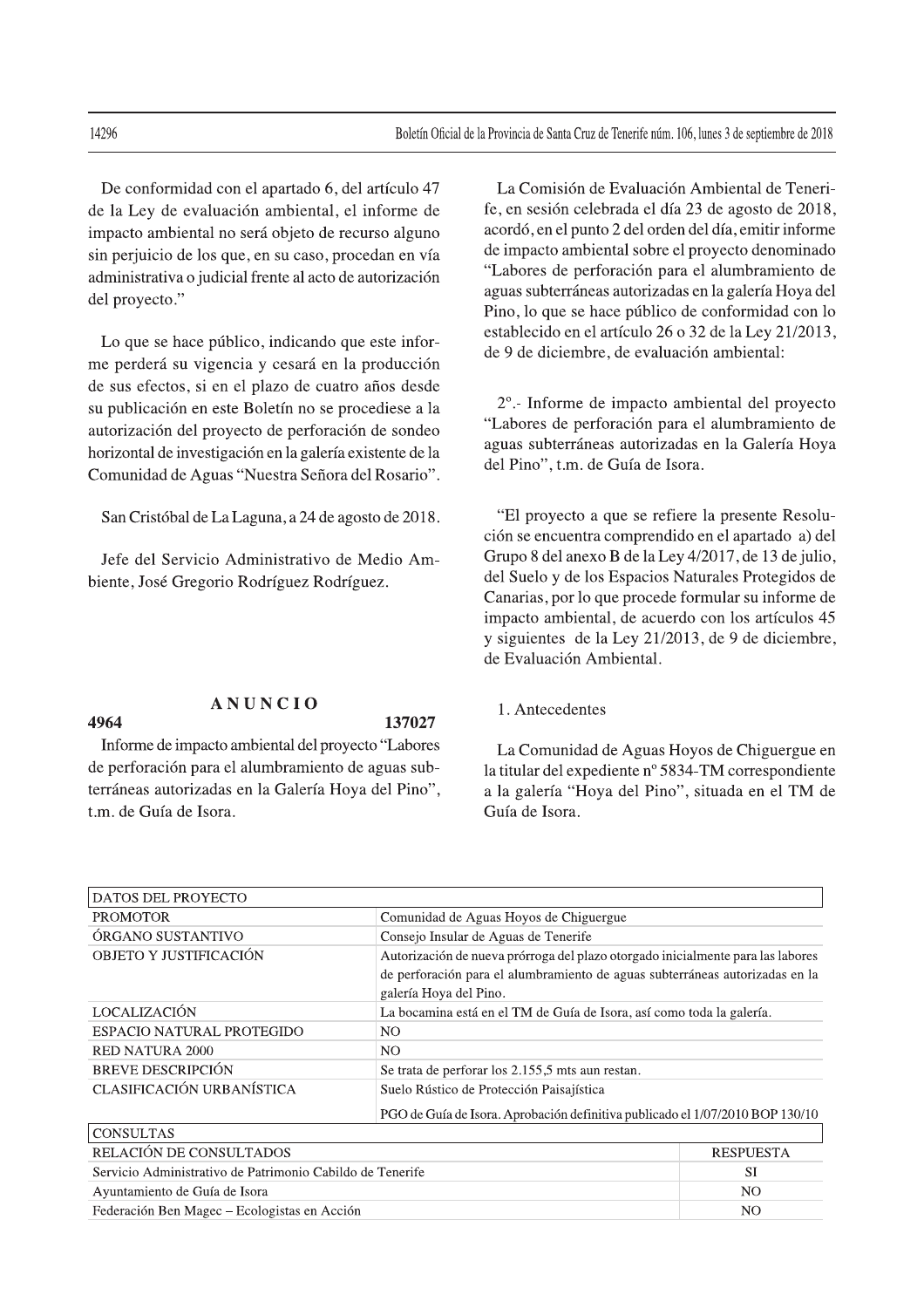El contenido ambiental más significativo de las respuestas a las consultas realizadas es el siguiente:

1. El Servicio Administrativo de Patrimonio Histórico indica que el proyecto no afecta a ningún Bien de Interés Cultural declarado o incoado, ni se inscribe en el entorno de protección de BIC alguno. Además señala, que atendiendo a las características del proyecto se estima que las afecciones al Patrimonio Histórico son nulas.

### 2. Análisis.

Una vez analizada la documentación que obra en el expediente, y considerando las respuestas recibidas a las consultas practicadas, se realiza el siguiente análisis para determinar la necesidad o no de sometimiento del proyecto al procedimiento de evaluación de impacto ambiental ordinaria, según los criterios del anexo III, de la Ley 21/2013, de 9 de diciembre, de evaluación ambiental·

A) Características del proyecto.

Se trata de solicitar una nueva prórroga en el plazo otorgado para las labores de perforación para alumbramientos de aguas subterráneas recogido en el expediente nº 5834-TM ya autorizado.

La longitud de la perforación es de 2.155,5 mts, lo que multiplicado por los 4 m2 de sección media lleva a un total de escombros generados de 8.622 m3.

B) Ubicación del proyecto.

La bocamina se localiza en el paraje conocido como "Hoyos de Chiguergue", t.m. de Guía de Isora. La galería discurre inicialmente fuera de Espacio Natural Protegido, para adentrarse posteriormente, siempre en el t.m. de Guía de Isora, en el Parque Natural de Corona Forestal y Parque Nacional del Teide, aunque a gran profundidad.

C) Características del potencial impacto.

De análisis del proyecto, así como de la documentación ambiental remitida, el único impacto potencial es el derivado de la gestión de los escombros resultantes de las labores de perforación. Gestión que no viene bien recogida en la documentación obrante.

Por ello, antes de iniciar los trabajos de perforación se habrá de levantar acta en la que se defina detalladamente el destino y la gestión de estos residuos. Por parte del titular de la explotación se habrá de convocar a los técnicos del Área de Sostenibilidad, Medio Ambiente y Seguridad del Cabildo de Tenerife. Copia de dicho acta deberá remitirse a la Comisión de Evaluación Ambiental de Tenerife.

D) Afección sobre espacios naturales protegidos.

No hay afección a espacios naturales protegidos.

E) Afección sobre comunidades y especies protegidas.

No hay afección a comunidades y especies protegidas.

F) Efectos del cambio climático en el proyecto.

No se detectan efectos sobre el cambio climático.

G) Plan de vigilancia ambiental:

El Plan de vigilancia ambiental viene recogido en el punto 7 del documento ambiental y recoge las medidas protectoras y correctoras reflejadas en el punto 6 de dicho documento.

A este Plan de Vigilancia Ambiental se habrá de añadir lo recogido en el apartado C referido a la gestión de los residuos de escombros.

3. Fundamentos de Derecho.

La Disposición Adicional Primera de la Ley 4/2017, de 13 de julio, del Suelo y de los Espacios Naturales Protegidos de Canarias establece que la evaluación de impacto ambiental de proyectos se realizará de conformidad con la Ley 21/2013, de 9 de diciembre, de evaluación ambiental. El procedimiento de evaluación ambiental simplificada se desarrolla en los artículos 45 y siguientes de dicha Ley, cuyo artículo 47 dispone